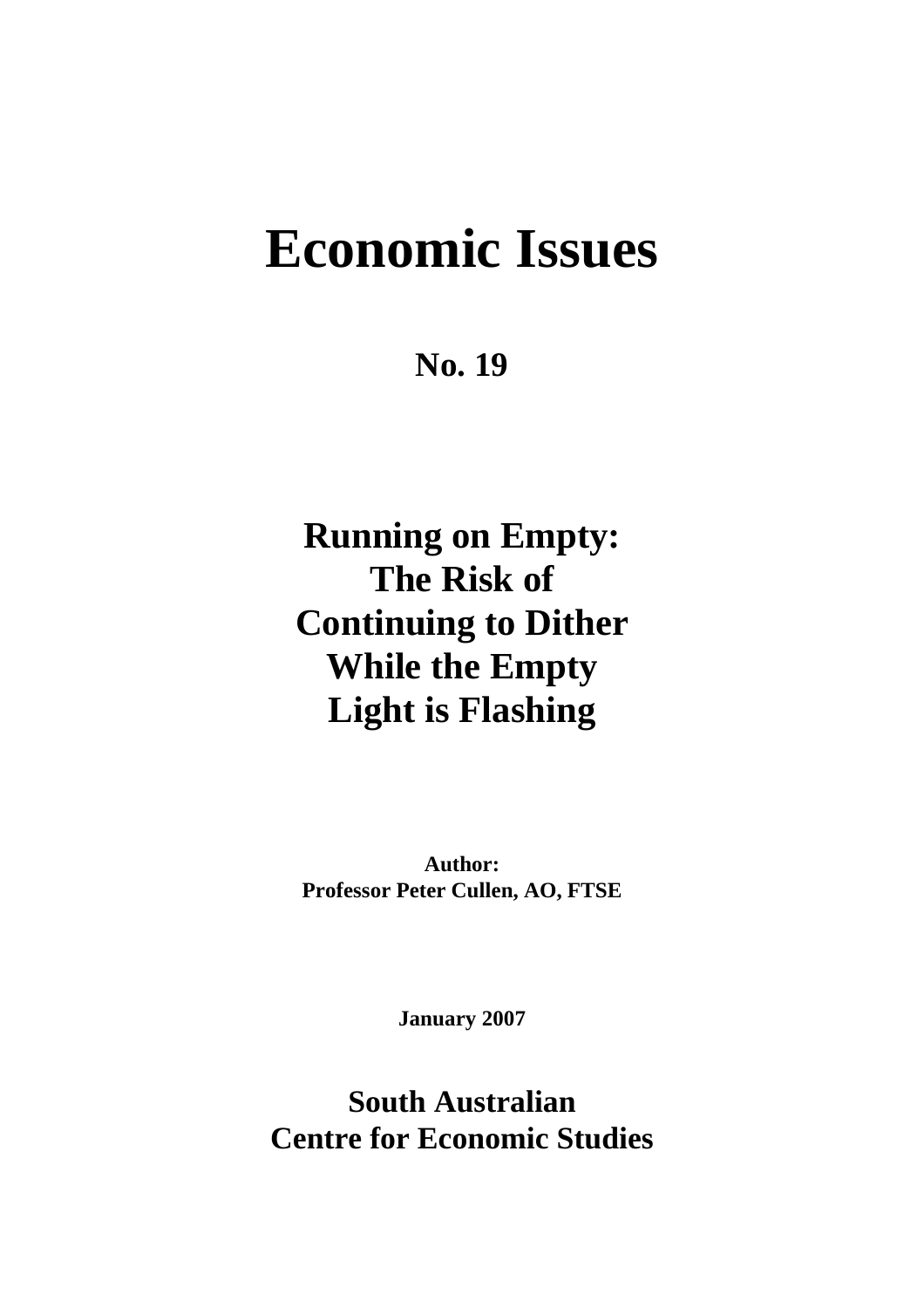#### ISSN 1445-6826

**Copyright:** All rights reserved. The Copyright Act 1968 permits fair dealing for study, research, news reporting, criticism or review. Selected passages, tables or diagrams may be reproduced for such purposes provided acknowledgement of the source is included. Otherwise, no part of this publication may be reproduced, stored or transmitted in any form or by any means without the prior permission in writing of the Publisher.

**Disclaimer:** While embodying the best efforts of the investigators/authors, and while every reasonable effort has been made to ensure accuracy, neither the South Australian Centre for Economic Studies, the parent Universities, nor the individual authors/investigators, take any responsibility or will accept any liability for any consequences that might arise from reliance on the information presented in this paper.

> The views expressed in this paper are the views of the author(s), and should not be taken to represent the views of the South Australian Centre for Economic Studies or of the two parent Universities of the Centre.

**Published by:** South Australian Centre for Economic Studies PO Box 125 Rundle Mall SA 5000 AUSTRALIA Telephone: (61+8) 8303 5555 Facsimile: (61+8) 8232 5307 Internet: http://www.adelaide.edu.au/saces Email: saces@adelaide.edu.au

© SA Centre for Economic Studies, 2007

#### **Subscription and Corporate Membership:**

 Information on Corporate Membership of the SA Centre for Economic Studies may be obtained by contacting the Centre or at our website, www.adelaide.edu.au/saces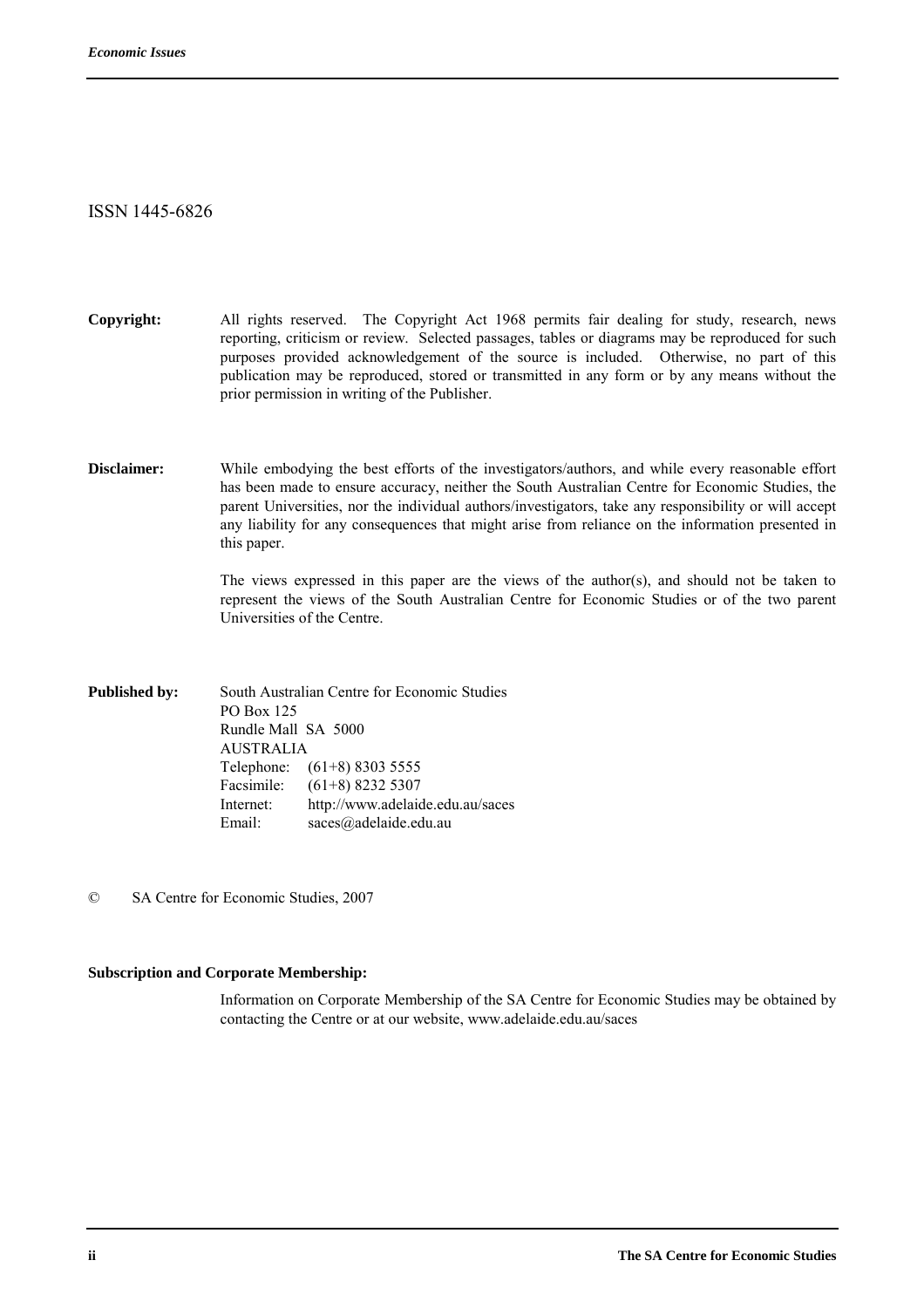## **Director's Note**

Welcome to the nineteenth issue of *Economic Issues*, a series published by the South Australian Centre for Economic Studies as part of its Corporate Membership Program. The scope of Economic Issues is intended to be broad, limited only to topical, applied economic issues of relevance to South Australia and Australia. Within this scope, the intention is to focus on key economic issues  $-$  public policy issues, economic trends, economic events  $-$  and present an authoritative, expert analysis which contributes to both public understanding and public debate. Papers will be published on a continuing basis, as topics present themselves and as resources allow.

Persistent drought conditions in most areas of the Murray-Darling Basin have led to record low inflows to the River Murray in 2006. This follows the emergence of water shortages over recent years. Given the dependence of South Australia on the River Murray as a source of water, a continuation of this trend will have significant environmental, social and economic consequences for the State. With this in mind, the Centre invited Professor Peter Cullen to speak to our Corporate Members about current water issues in his role as a leading member of the Wentworth Group of Concerned Scientists. A version of this article was subsequently presented to Corporate Members at the Centre's Economic Briefing Luncheon, held in Adelaide on 23<sup>rd</sup> November 2006.

Professor Peter Cullen has substantial experience and expertise in the areas of water reform, freshwater ecology, environmental flows and catchment management. He is a commissioner of the National Water Commission  $-$  an independent statutory body that provides advice to the Council of Australian Governments and the Australian Government on national water issues. He is also Chair of the Victorian Water Trust Advisory Council, and Chair of the Scientific Advisory Panel for the Lake Eyre Basin Ministerial Forum. He is a member of the National Heritage Trust Advisory Committee and the International Water Academy.

Professor Cullen was the founding Chief Executive of the CRC for Freshwater Ecology at the University of Canberra from 1993 to 2002. He is a graduate in Agricultural Science from the University of Melbourne and he currently holds the position of Emeritus Professor at the University of Canberra.

> **Michael O'Neil Director SA Centre for Economic Studies January 2007**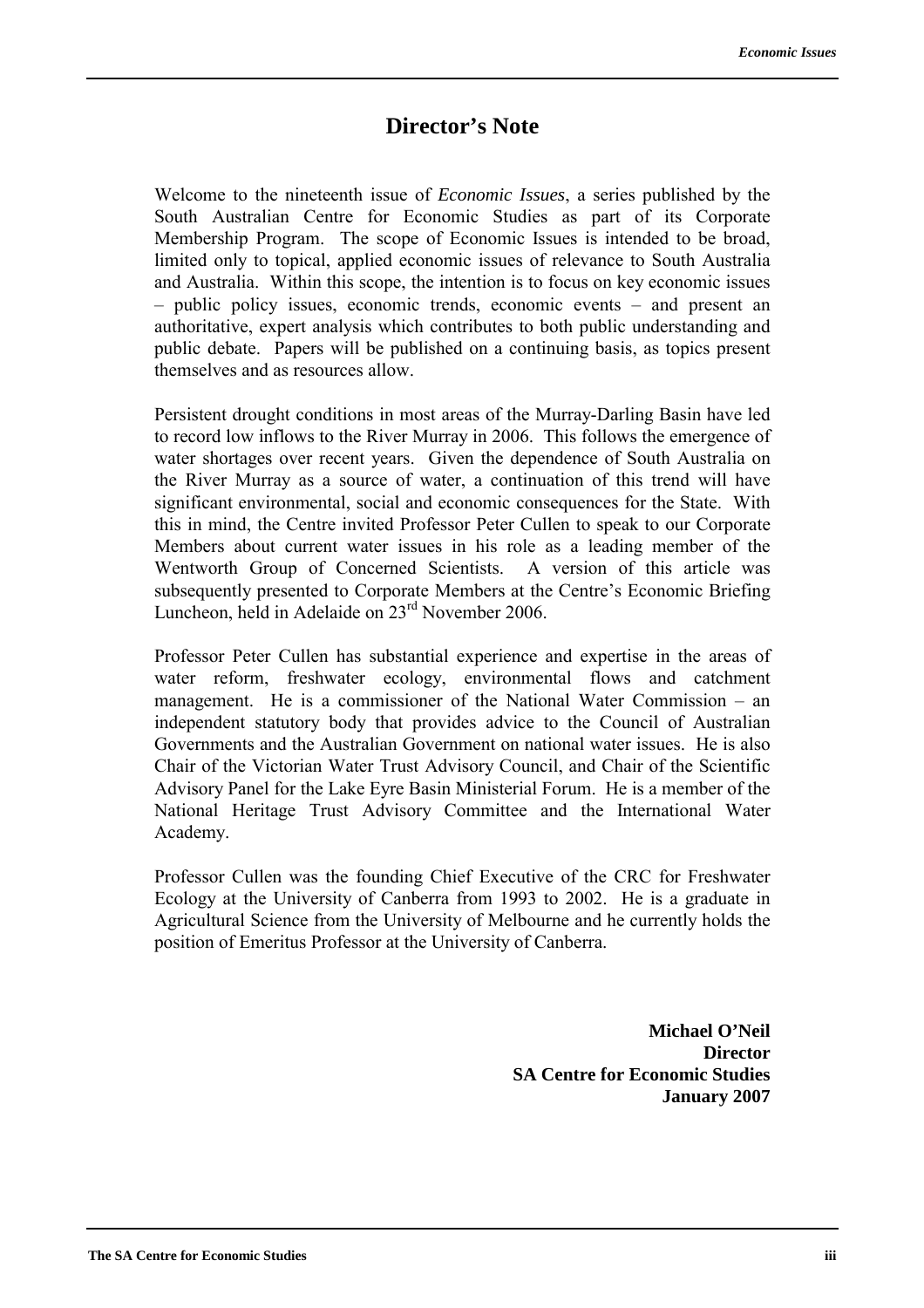# **Recent Issues Papers**

- 18. "South Australia's Recent Productivity Performance" by Jim Hancock and Wing Hsieh, April 2006.
- 17. *"Mining the Labour Market: The Estimated Demand for Labour in the* SA Mining Sector, 2006-2014" by Michael O'Neil and Paul Huntley, April 2006.
- 16. "Australia's New Trade Agreements: Beneficial Liberalisation or Harmful Policy?" by Andrew Simon, November 2005.
- 15. "Wind Generation and the South Australian Economy" by Stephen Nelson, April 2005.
- 14. <sup>"South</sup> Australia's Overseas Exports" by Paul Huntley, March 2005.
- 13. <sup>The 2004-05</sup> South Australian Budget" by Jim Hancock, July 2004.
- 12. ìThe Relative Decline of Manufacturing Employment in South Australiaî by Anthony Kosturjak and Joshua Wilson-Smith, July 2004.
- 11. <sup>"An</sup> Ageing Australia: Small Beer or Big Bucks?" by Gary Banks, May 2004.
- 10. "Enhancing Trust in Australia's Tax System" by Owen Covick, April 2004.
- 9. <sup>II</sup>nquiry into the Management of Electronic Gaming Machine Numbers<sup>"</sup> by Michael O'Neil and Steve Whetton, April 2004.
- 8. <sup>"</sup>Review of the South Australian Economy, 1990-2003" by Michael OíNeil, Penny Neal and Anh Thu Nguyen, March 2004.
- 7. <sup>The c</sup>Darwin: A Gateway to Asia?" by Andrew Symon, March 2004.
- 6. <sup>"Innovation Activity and Income Levels: A Summary of Indicators" by</sup> Jim Hancock, Marianne Herbert and Steve Whetton, April 2003.
- 5. <sup>The</sup> SA Labour Market Through the 1990s" by Anthony Kosturjak, February 2003.
- 4. <sup>The 2002-03</sup> Commonwealth Budget" by Owen Covick, August 2002.
- 3. <sup>The</sup> An Assessment of the Impact of Gaming Machines on Small Regional Economies" by Michael O'Neil and Steve Whetton, May 2002.
- 2. <sup>Timor</sup> Sea Natural Gas Development: Still in Embryo" by Andrew Symon, August 2001.
- 1. <sup>The 2001-02</sup> South Australian Budget" by Jim Hancock, August 2001.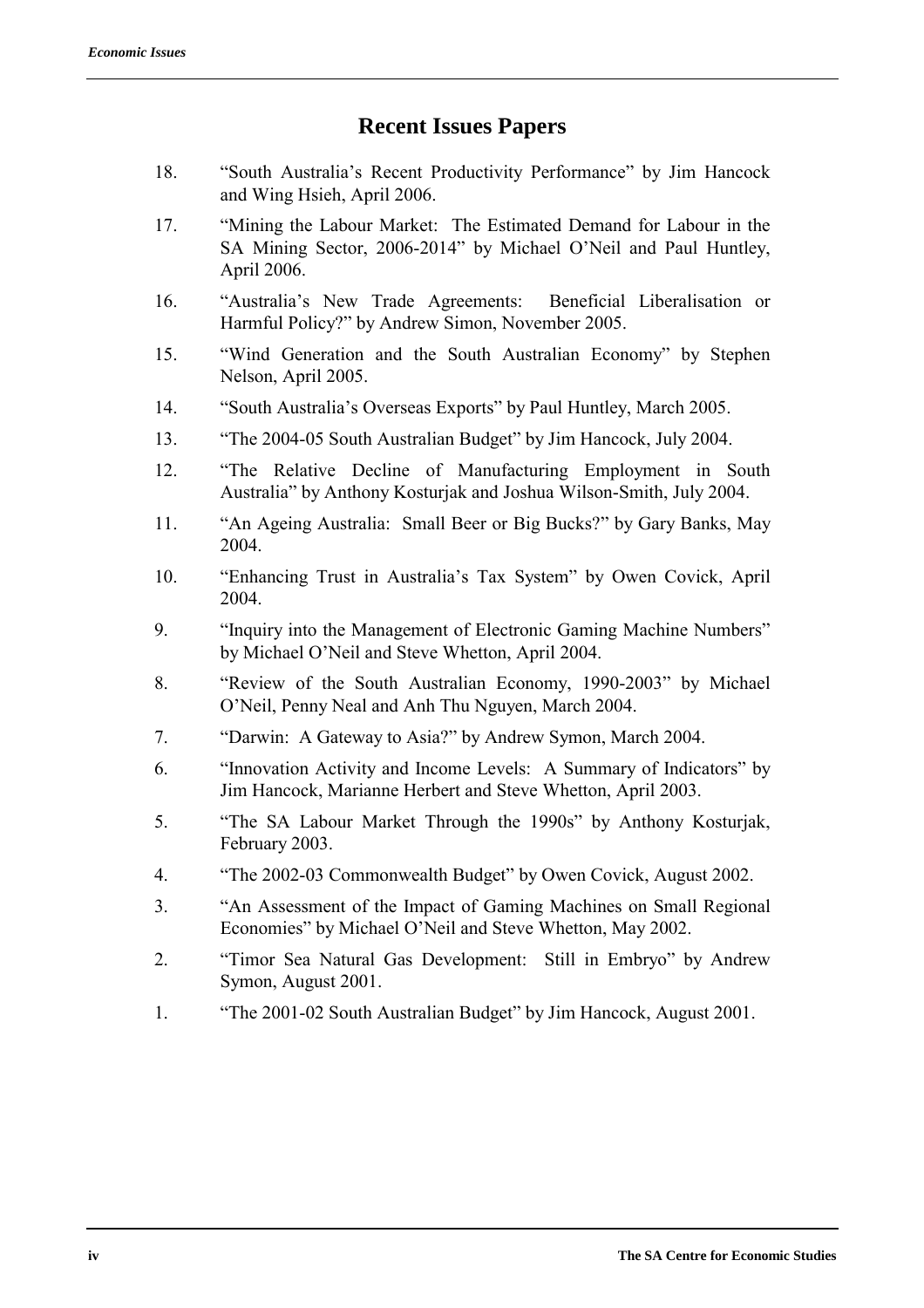# **Running on Empty: The Risk of Continuing to Dither While the Empty Light is Flashing**

# **Overview**

In this Issues Paper, Professor Peter Cullen argues that we need to take urgent action to address growing water shortages. A range of climatic data indicates that the Australian climate has been drying over the past decade. Rainfall over recent years in much of South Eastern Australia, Adelaide and Perth has been below average, while rainfall in large areas of south eastern Australia are currently at record lows. It appears that climatic change may be contributing to the drier trend. In fact, historical data suggests that the period from 1960 to the 1990's may have been unusually wet in South Eastern Australia. It therefore seems prudent to assume that less rainfall is something we will need to learn to live with.

An environment with less rainfall will require adjustment that may be painful and difficult, particularly for agriculture. Programs and strategies to support communities in transition may be required to facilitate adjustment. However, current drought strategies seem designed to slow necessary adjustment, which simply prolongs human misery and maximizes land degradation.

Addressing the challenges associated with national water shortages can sometimes seem overwhelming. However, there is an existing national blueprint for dealing with these challenges in the form of the National Water Initiative. The National Water Initiative (NWI), which was agreed by the Premiers and Prime Minister in 2004, includes a range of practical and sensible actions to improve water management and address the scarcity of water resources. These actions include:

- Buying water for the environment to return over-allocated rivers and groundwater systems to sustainable levels of extraction, thus ensuring the health of these systems.
- Regulating the extraction of water since activity associated with afforestation (e.g., timber plantations), farms dams, ground water extraction, inappropriate irrigation practices and theft all significantly reduce flows to water systems.
- Accurately measuring surface and groundwater resources so that so we know what are sustainable levels of extraction. Providing open and free access to this data would improve policy and investment decision making, and drive innovation in the water sector.
- Pricing water so that users pay the real costs of supplying water. For instance, urban communities should pay landholders for the catchment services they want, while rural users should pay an environmental levy to repair the damage they cause to waterways.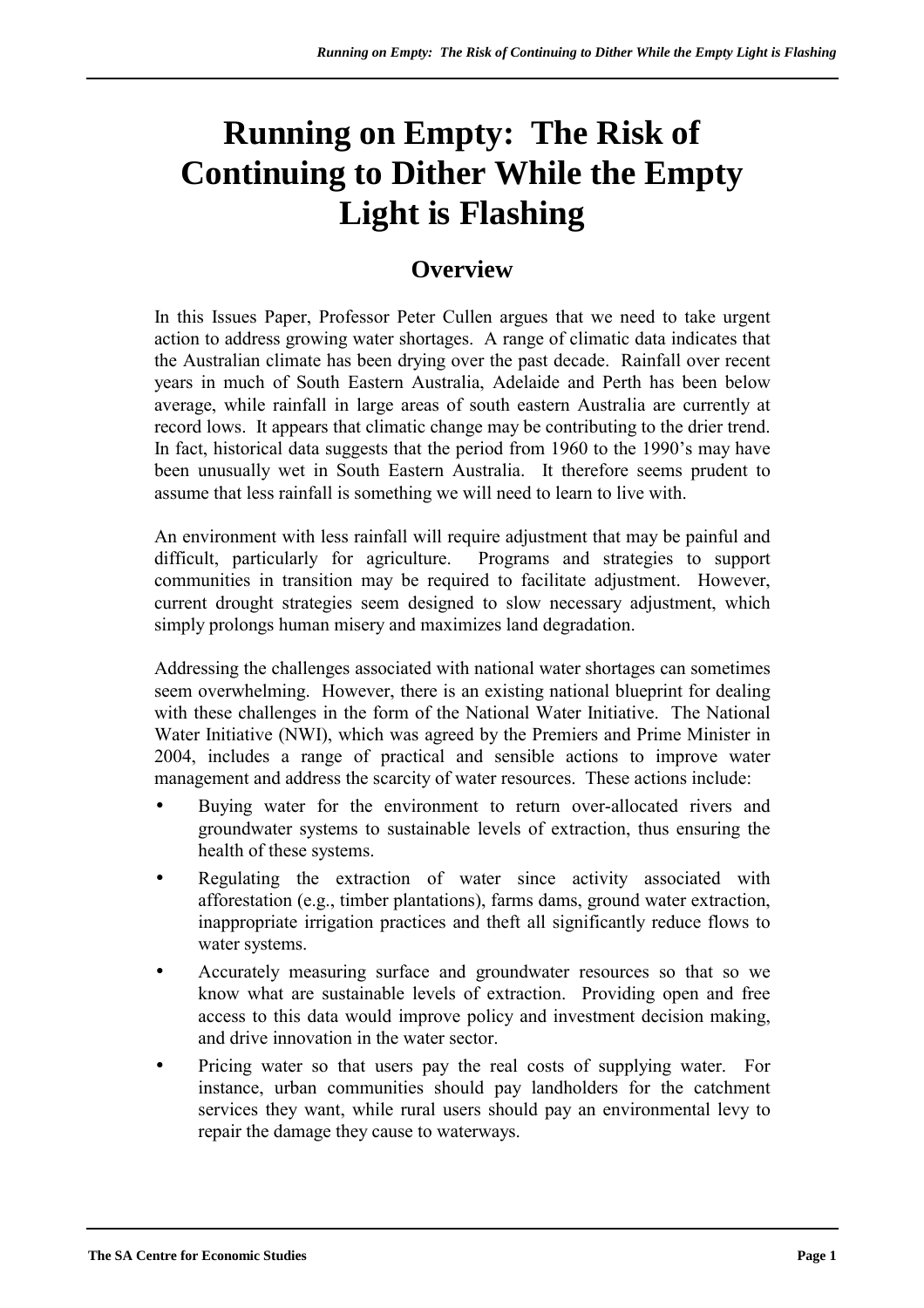- Giving farmers a secure water entitlement separated from their land that can be traded and thus allow a market to develop that will let water move to its most valuable use  $-$  irrigation, urban or the environment.
- Undertaking comprehensive regional planning to identify future water needs and how these needs will be met. All options should be considered and various alternatives evaluated. In evaluating various options, externalities should be built into the costings so that the best choices are made from a whole-of-community perspective.
- Encourage best practice demand management as this is the most practical short term response to water scarcity. Given that communities have adopted a variety of demand management strategies that have resulted in different levels of success, there is a need to agree on and then enforce a set of best practice demand management approaches.

Unfortunately governments seem to have difficulties implementing these actions. There has already been some slippage in meeting agreed timelines due to various interest groups successfully resisting the necessary changes required. Where groups are seriously disadvantaged, then adjustment programs are warranted. However, failure to implement the above actions will only exacerbate the problem of water scarcity.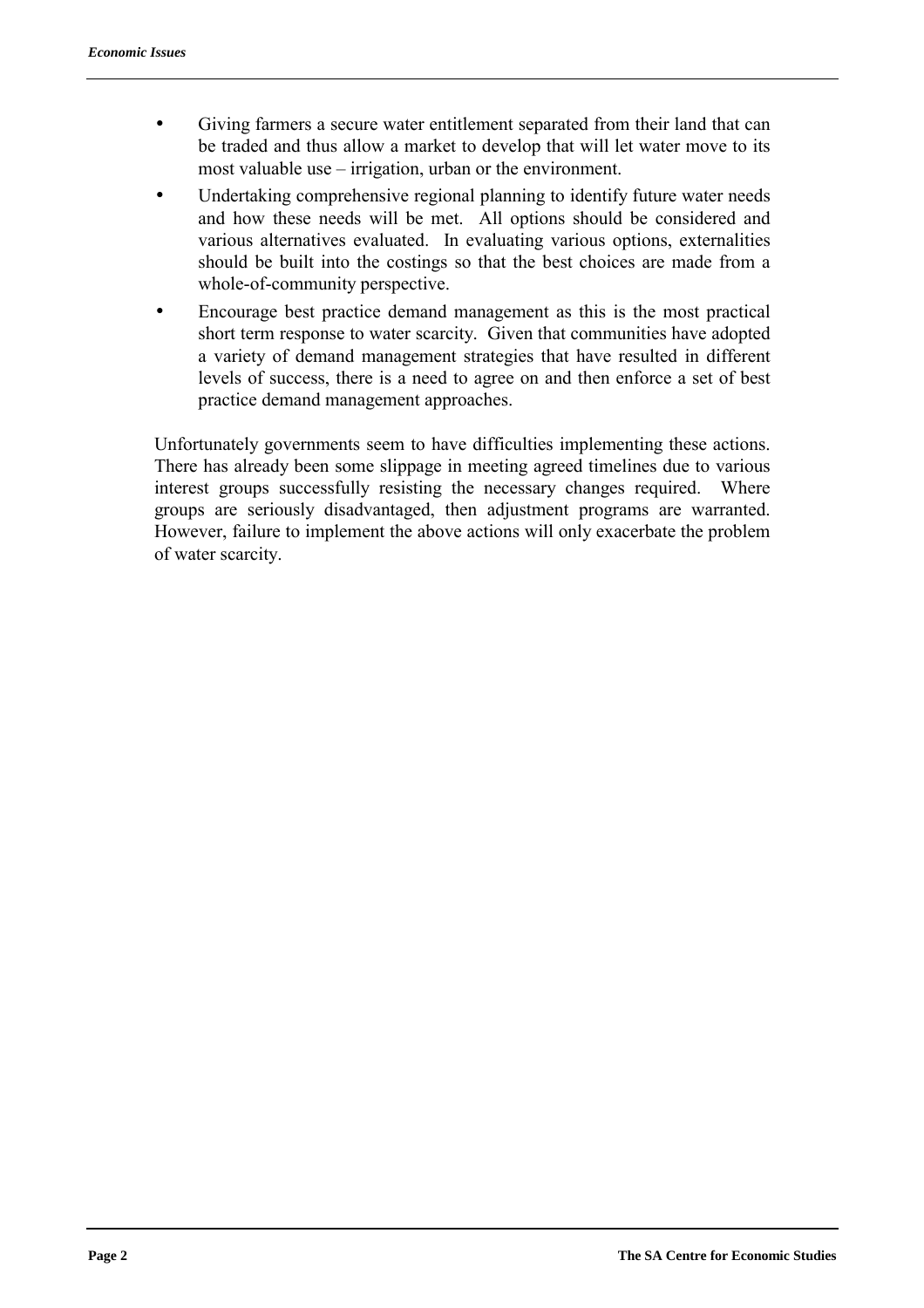#### **1. Introduction**

*... cycle of below average rainfall.* 

Australia seems to have been drying over the last decade. Rainfall in much of South Eastern Australia is very low, and large areas are now at the lowest on record (see Figures 1 and 2). Adelaide and its hills catchments are also very much below average rainfall. The Murray River is at unprecedented low flows (refer Figure 3). The average long term inflow has been about 11,000 GL, but this was last seen in 2000-01 and now we have had six years well below this.

The Wimmera Region in Victoria has over the last ten years been running at 18 per cent of the 50 year average flow, and many other Victorian rivers are at 40 per cent of their long term flow (see Figure A.1 in Appendix A). In parts of Victoria this is now a 1 in 400 year event.

Is this climate change or just another drought?

- Perth has experienced a series of drops in rainfall and hence runoff since the 1970's. Not a smooth drop but a series of steps down (see Figures A.2 and A.3).
- The period 1900 to 1950 was much drier in South Eastern Australia compared to the perhaps unusually wet period of 1960 to 1990's when so many of our expectations on water have developed.
- This dry spell is now outside anything we have known in our period of settlement, although there is evidence from pollen records that over the last 1,000 years, Southern Australia has experienced at least three such dry periods of at least 50 years duration.
- There is now no doubt that human activity has led to an increase in atmospheric carbon dioxide, and this is leading to global warming.

It does look as if our climate is drying:

- We may have an El Nino and other cyclic change on top of climate trend.
- Climate shift may not be a smooth curve but a series of sharp drops (as experienced in Perth).
- Denying the likelihood of climate change seems to be a high risk strategy.
- It may be prudent for us to assume that less rainfall is something we must learn to live with.

### **2. Adjusting to Less Rainfall**

When the fuel light in your car starts flashing it is a bold strategy to just keep driving and hope a service station will appear. With regard to water we now seem to be running on empty and we need to take urgent action.

Agriculture is going to have to adjust to changing realities, and this will be painful and difficult. Current drought strategies seem designed to slow the necessary readjustment, not facilitate it  $-$  and they prop up land

*... likelihood of climate change ...*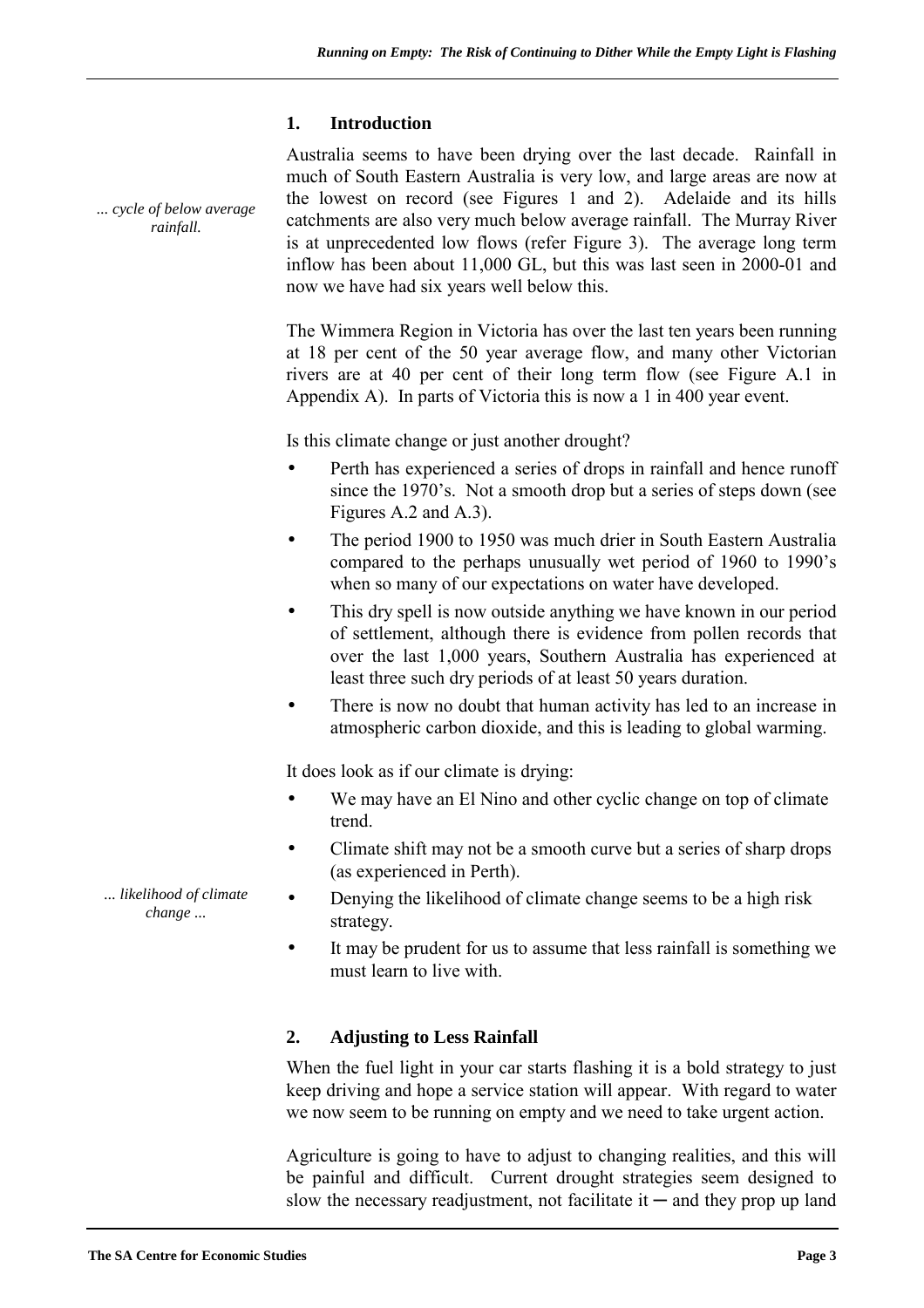*... sustainable population need to be supported by estimates of per capita water usage ...* 

prices, prolong human misery and maximise land degradation. Farmers need help to envision alternative futures, and may need help to get there. We should look for ways to support communities in transition, not encourage them to deny it.

Communities need to get serious about water planning, and accept that water may be a limiting resource. Careful estimates of future populations and estimates of per capita water use in households, industry and for open space purposes need to be made. All alternative ways of meeting these needs must be explored in a serious way to assure security of supplies for our cities and rural towns as well as for agriculture.

Within hydraulic and environmental constraints we should allow the market to let water to move between uses  $-$  urban, irrigation and the environment. We must demand efficient use of water. In over allocated systems the Government should stand in the market and purchase back the entitlements it has previously issued without understanding that the water didn't exist.

**Figure 1 Murray Darling Rainfall Deciles, 1st February to 31 October 2006 Distribution Based on Grided Data, Product of the National Climate Centre** 



Source: Australian Bureau of Meteorology.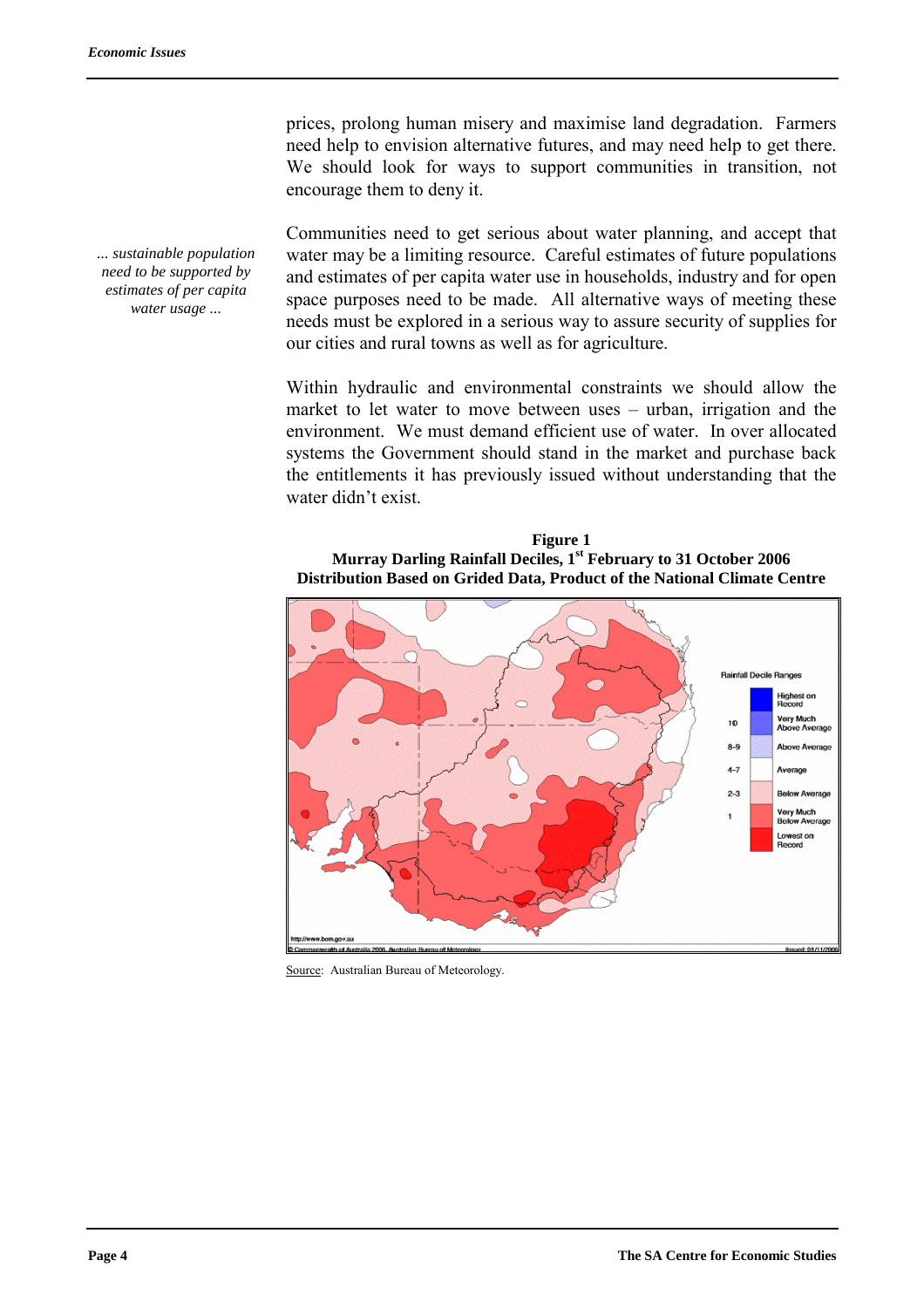

**Figure 2 – Less Rain Means Much Less Water!**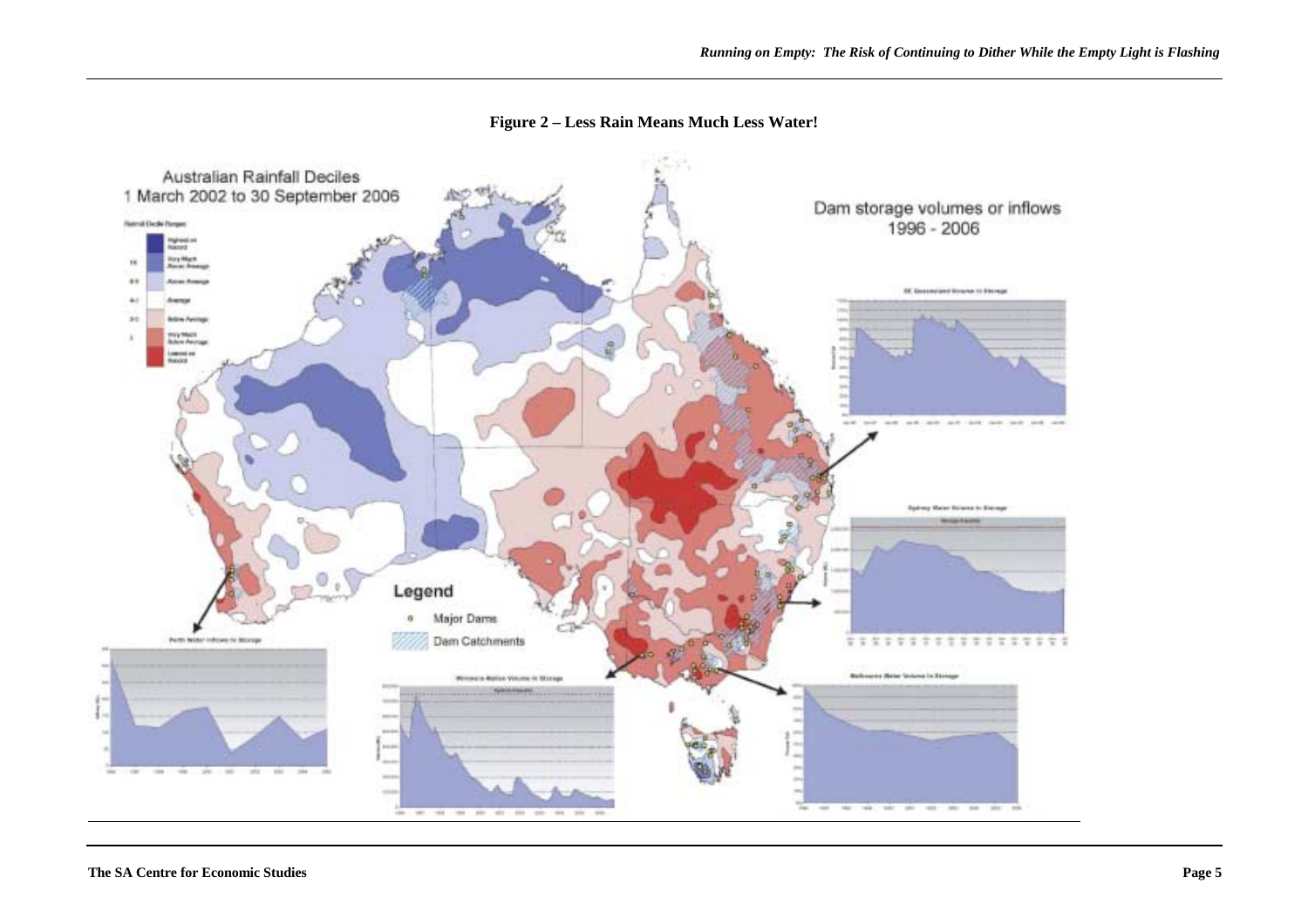

Source: ABS (2005b), ABS (2006) and SACES calculations.

#### **3. So What Should We Do?**

Fortunately we have a national blueprint: the National Water Initiative (NWI) was agreed by the Premiers and the Prime Minister in 2004 to address these challenges.

The NWI has some simple and obvious things to do, yet the evidence to date is they seem hard for Governments to implement the required actions, since the timelines have already slipped:

- Understand the resource. What are the sustainable levels of extraction of the surface and groundwater resource upon which we depend? How might they change with climate change? What is the consumptive pool available for us to extract?
- Return over allocated systems to sustainable levels. Our communities depend on healthy rivers. They are not an optional extra but the foundations upon which our communities depend.
- Give farmers secure entitlement that can be traded and allow a market to develop that will let water move to its most valuable use  $-$  irrigation, urban or the environment.
- Insist that we all use water as efficiently as we can. Proper pricing is part of this, but so are urban design and public education.
- Planning that identifies future demands and the full range of options for meeting the needs of our communities. Nothing should be excluded on doctrinaire grounds, but all must be subject to serious and open analysis – will they work, what is the cost, what is

*... slow to implement National Water Initiative ...*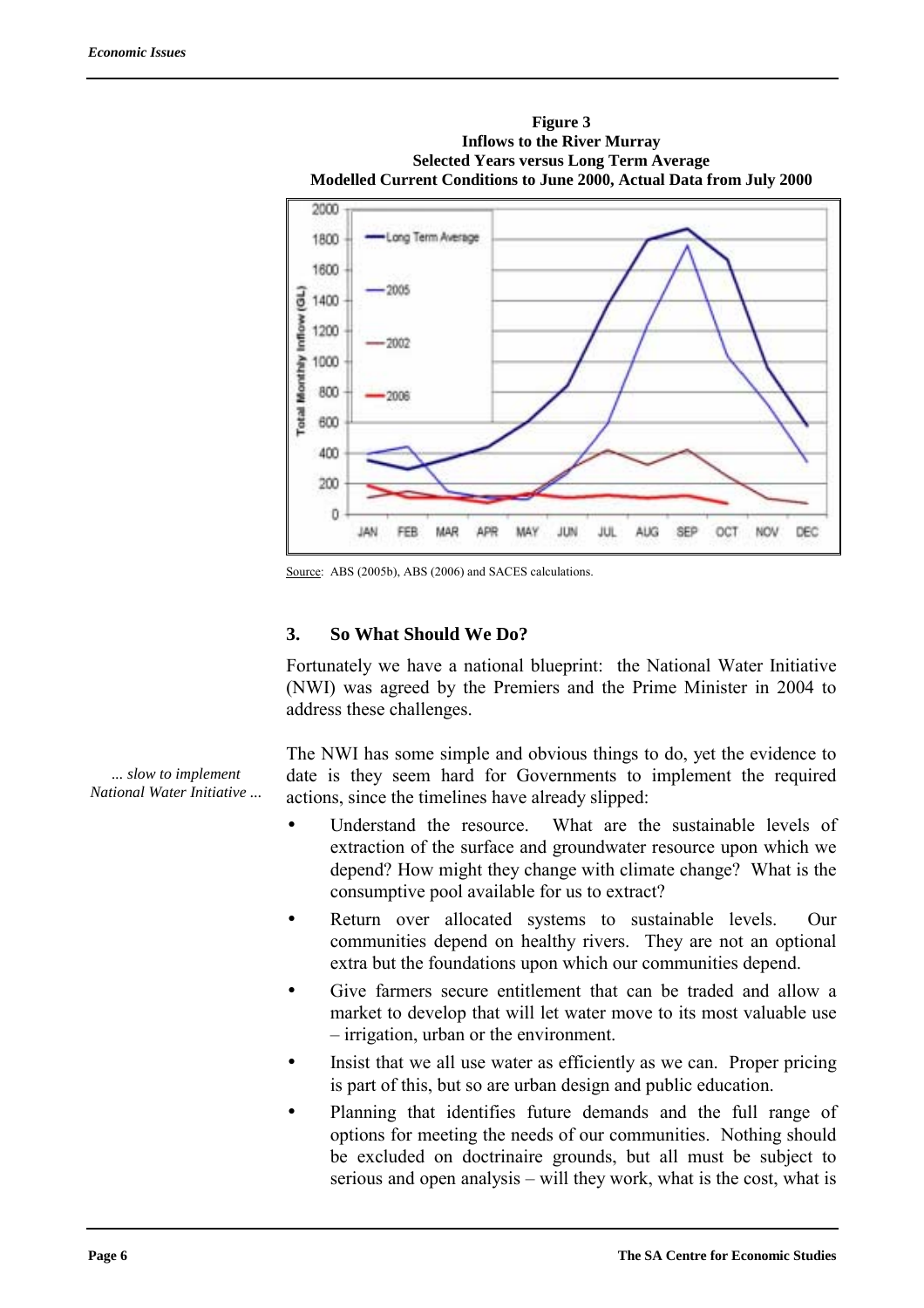the environmental cost, what is the greenhouse gas contribution and what are the social impacts?

We are a community living in the driest inhabited continent, with the greatest variability of rainfall  $-$  a land of droughts and flooding rains and yet we don't seem to have the capacity or the will to get serious and implement this simple strategy.

#### **4. So How Will We Sabotage Ourselves?**

#### *Blame Others as an Excuse for Inaction*

Blame is such a simple approach when we haven't a clue what to do.

We have come through the denial stage, and most Australians are now concerned about water. Ask a taxi driver about the dam levels in any city. But we seem to be locked in the blame stage. Blaming other levels of Government, blaming rice growers, blaming Cubbie station. Blaming anyone other than ourselves. We need to accept the reality of water scarcity and get on with the task.

#### *Lack of Capacity to Address Difficult Technical Issues*

Agencies have cut back on technical expertise and there is a real shortage of skilled professionals to do the detailed analysis we need in this situation. Commonly our professionals are trained and operate in narrow silos. We have examples of water sharing plans being developed which have not understood the need for floods to recharge groundwater. We have examples of permits for bores being given right next to rivers as though they were different buckets of water. Governments have now outsourced so much expertise they seem to have outsourced critical thinking.

#### *Waste Money and Time on Ill-considered Infrastructure Projects*

Politicians like to respond to community concerns, and each recent election has seen proposals for significant water infrastructure projects that have not been seriously designed, planned or assessed. Political focus groups are not a substitute for detailed technical assessment.

Had the channel from the Kimberley got up at the last election in Western Australia, it would have doubled the water bill for each Perth household and provided water at about 6 times the cost of desalination. Each election now sees a new dam, new desalination plant or an expensive channel being proposed with no analysis or understanding. Yet these are 100 year infrastructure investments decided by a few political focus groups. We have entered a dangerous phase with serious water planning now commonly being overtaken by iconic water projects dreamt up by journalists or focus groups at election times.

*... accept the reality of scarcity ...* 

*... government have outsourced critical thinking.* 

*... long lived investment in infrastructure ...*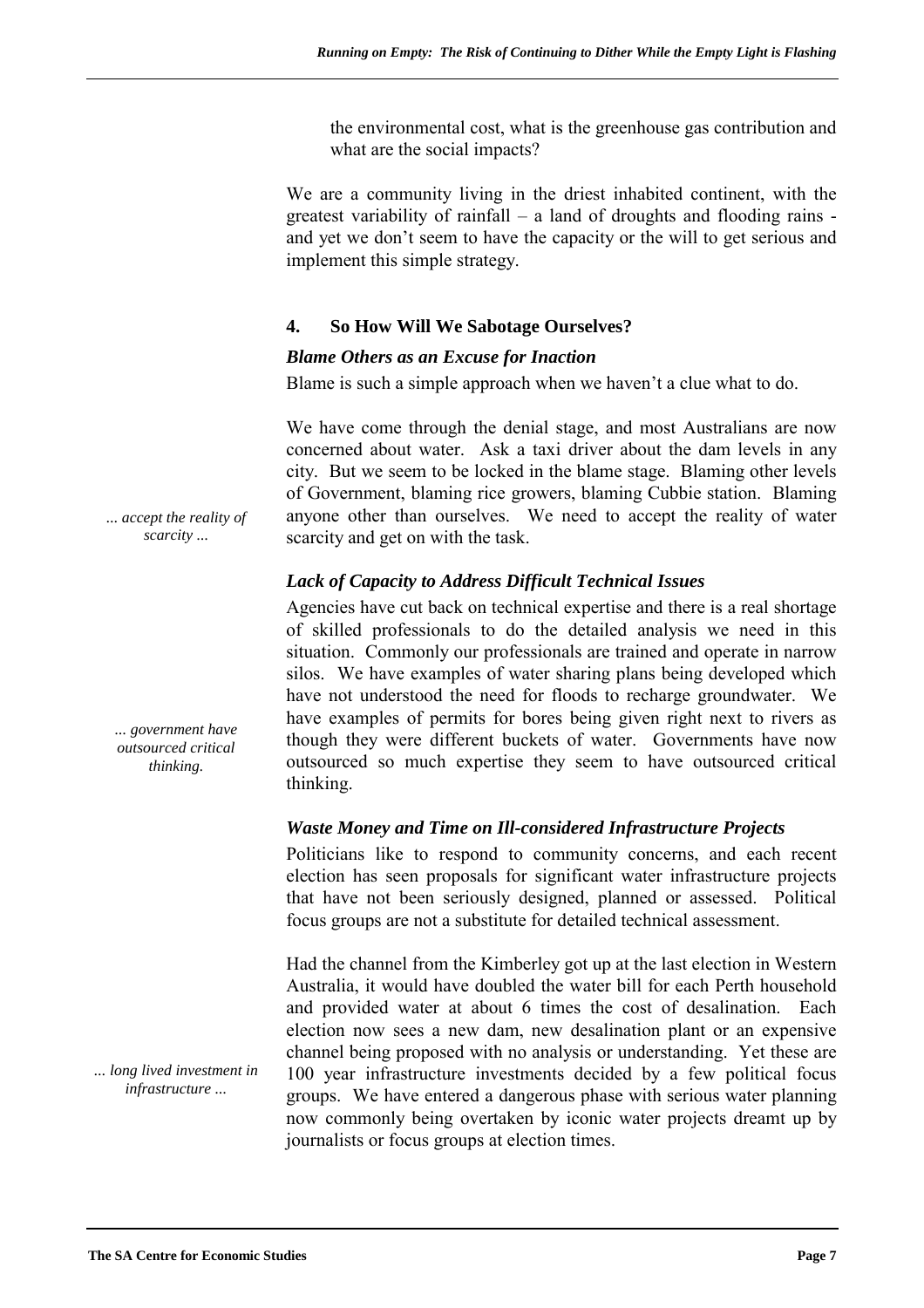#### *Flying Blind*

Disconnecting the fuel gauge might be one way to stop worrying about how much fuel might be left, but it's a pretty stupid strategy. Yet over the last 20 years we have wound back our streamflow gauging network and not developed an appropriate groundwater assessment program.

Where we do collect data, we often keep it inaccessible from those who could benefit from it. At least this stops the punters realizing Governments have been dishing out entitlements for water that doesn't exist – devaluing every license they print. The National Water Commission (NWC) has been calling for free and open access to all of this water data. This would allow individuals to make better investment decisions, it would stimulate innovation by allowing people to model and interpret the data in different ways and it would allow Governments to prepare water accounts so they know just where they are.

But our Governments can't even agree on this. Perhaps they realize how embarrassing it will be if the world can see the results of flying blind.

#### **5. Actions to Address the Challenge of Water Scarcity**

#### *Action 1: Buy Water for the Environment*

Buy water for the environment to return over-allocated rivers and groundwater systems to sustainable levels of extraction. We must secure the health of these systems. We should buy water from anyone willing to sell.

Irrigators will have to get used to having less water. Buying water now at the top of the market is a readjustment mechanism that lets people get out of unviable farms with cash and dignity. Those with excess water needs can capitalize their asset. Most farmers seem to want to be allowed to reap these profits. The NWI encourages it. Yet the Minister for Agriculture steadfastly objects to using market mechanisms to drive this readjustment and recover water for the environment or urban communities.

The NSW Riverbank scheme, where the Government provided \$100 million to buy water in over-allocated systems has been a roaring success. Plenty of water has been made available and it hasn't driven the price up.

#### *Action 2: Regulate Extraction of Water*

Issuing farmers with legal entitlements to water, and allowing them to trade is fundamental to the NWI. But if Governments don't control other activities which are taking water, then the entitlements are worthless. Such activities include:

Timber plantations  $-$  which have rapidly dried up the groundwater in the South East of South Australia, leading to the drying of wetlands like Bool Lagoon.

*... greater reliance on the market mechanism ...* 

*... require free and open access to data ...*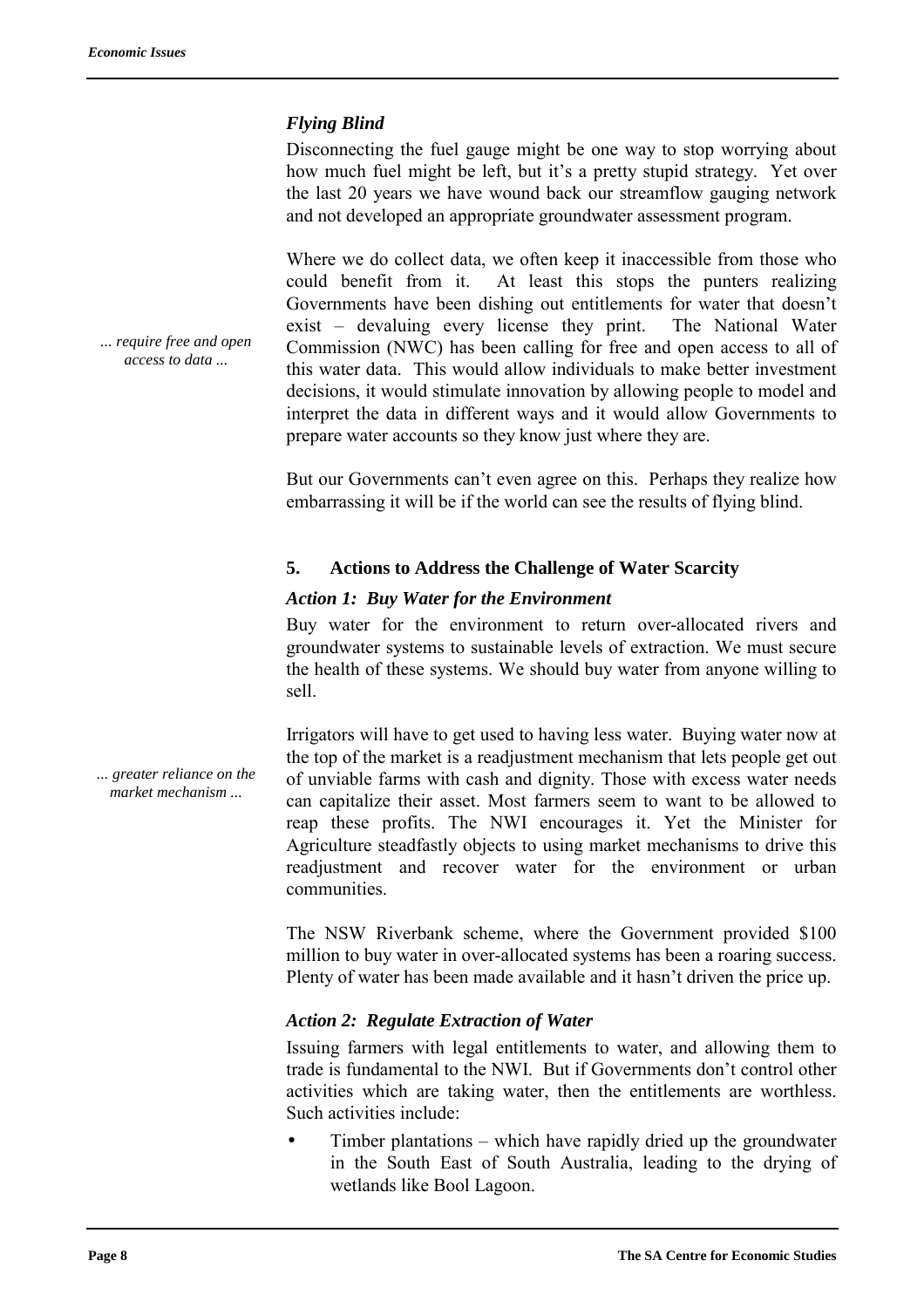- Farm dams which capture water that would have gone into streams where it has already been allocated. Hobby farms around our cities seem to be capturing 50 to 60 per cent of the runoff, often just to have aesthetic ponds where the water just evaporates.
- Groundwater use is poorly regulated or measured, and yet excessive extraction is affecting the flow in streams. There is often a time lag, depending on how far the bore is from the river, but it's all the same water.
- Water use efficiency is being encouraged in agriculture, often with public funding support. Yet in some places the water now being captured was a significant contribution to the environmental flows. In this situation, entitlements should be reduced.
- Theft. It is hard to estimate the illegal extraction of water, but some estimates suggest it might be up to 20 per cent. Governments need to address compliance issues.
- Cancel Sleeper licenses (surface and groundwater) these are licenses not yet used but are activated as soon as the market develops.

Figure 4 shows the estimated flow reduction in the Murray-Darling Basin associated with farm dams, afforestation, groundwater extraction and poor irrigation water management.



**Figure 4 Flow Reduction in the Murray-Darling Basin** 

#### *Action 3: Measuring our Water Resources*

Australia has the opportunity to lay out a real time water measurement system using 21st century technology that will give us all real time access to data and the interpretive models needed to make sense of it. CSIRO has been developing a Water Resources Observation Network and a \$200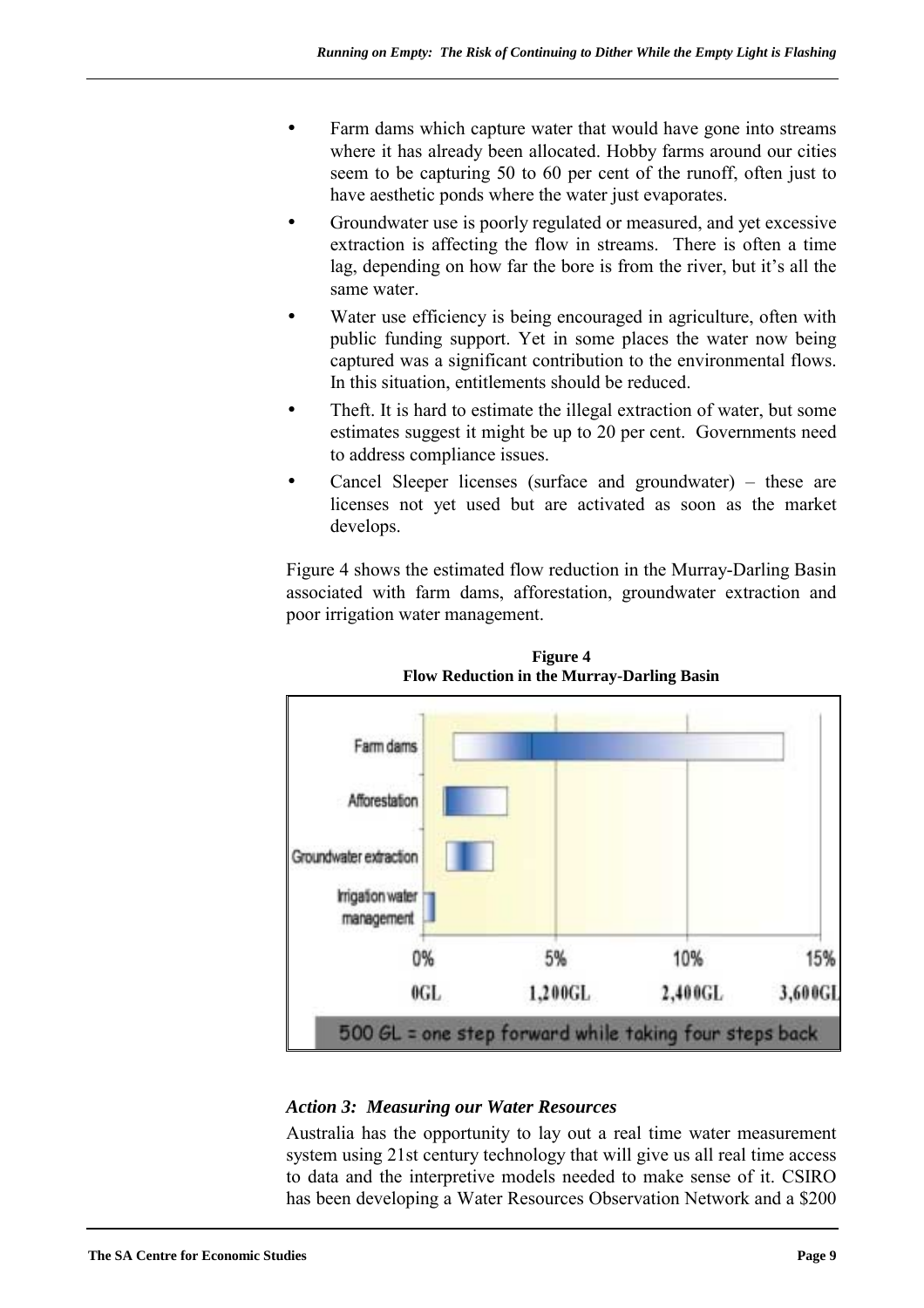million investment would give us a core national set of gauging stations that could provide real time data to all interested parties.

Governments should commit to free and open access to all of the water data to allow better decisions and to drive innovation in the water sector. Flying blind hasn't worked and we must know how much water we have. where it is and how it is being used. We need to know the health of our waterways.

As surface waters decrease, there is increasing pressure on groundwater, and our knowledge of the groundwater resource and capacity to understand it is seriously limited. Investment is needed to drill bores and obtain information on the groundwater resource, and to model and interpret the findings. Access to such funding should be contingent on meeting all NWI commitments with regard to licensing and metering and charging for groundwater.

#### *Action 4: Pricing*

Everyone using water should pay the real costs of that water. Urban communities should pay landholders for the catchment services they want, for the collection, treatment and delivery, and the full costs of cleaning up their waste so it can be recycled or returned to the environment without harm.

*... pricing the true cost of water ...*  Rural users should provide a return on the infrastructure that taxpayers provide, and should pay the measurement and management costs of their activities. They should also pay an environmental levy to repair the damage they cause to waterways.

> Getting the price right is important for encouraging private sector investment in water infrastructure. There are, however, difficult equity issues and it is inappropriate to see water pricing as a de facto social welfare policy. We don't do that for electricity, telephones or petrol.

#### *Action 5: Comprehensive Regional Water Planning*

*... planning for the future ...*  Regions need to develop comprehensive plans that identify water needs over the coming 50 years and identify where the water will come from. Nothing should be excluded from consideration on doctrinaire grounds. New dams, pipelines from elsewhere, recycling, storm water, groundwater, desalination, urban-rural trade and pricing should all be in the mix.

> In considering the array of supply options, the analysis should consider the technical merits of the option  $-$  will it work and what will it cost? It should consider the reliability, the environmental impacts (including greenhouse gas emissions), the health risks and the social acceptability. We must try and build the externalities into the costing so we make better choices. In assessing various augmentation options, let us consider 3 or 4 alternatives and compare them across the range of criteria. Community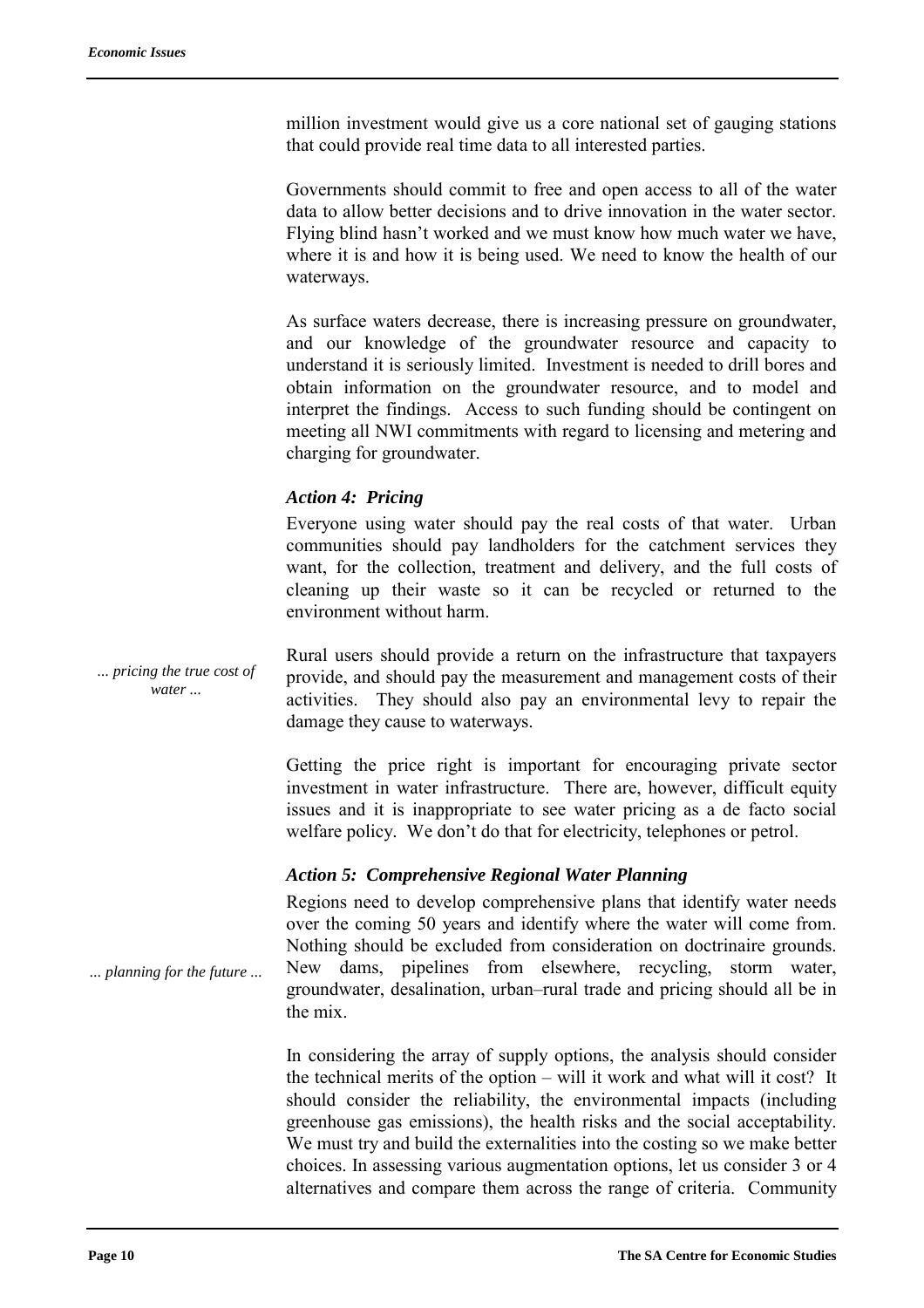pressure groups can mount noisy campaigns against any option they feel disadvantages them. Toowoomba is an example where a community rejected recycling without understanding their alternatives. Water planning is the cornerstone of the NWI but as yet I doubt we have any plan that is NWI compliant.

#### *Action 6: Best Practice Demand Management*

This is the most immediate short term response to scarcity. Some communities have put in more effort and got better results than others. We need to agree on a set of best practice demand management approaches, and not give communities access to additional Government funding until they have met this standard.

#### **6. Summary and Conclusions**

Australia seems to be entering a drier period, and we may well not have access to the water we have become accustomed to over the last 50 years.

We have an agreed blueprint to address these challenges and ensure reasonable security of essential water for all.

However, governments are finding it hard to implement the agreed measures because various interest groups are resisting the necessary changes. If groups are seriously disadvantaged, then adjustment programs are warranted, but it is just not fair to stall these reforms so a small group can continue to use water in the wasteful ways of the last century.

*... leadership from government will be required ...*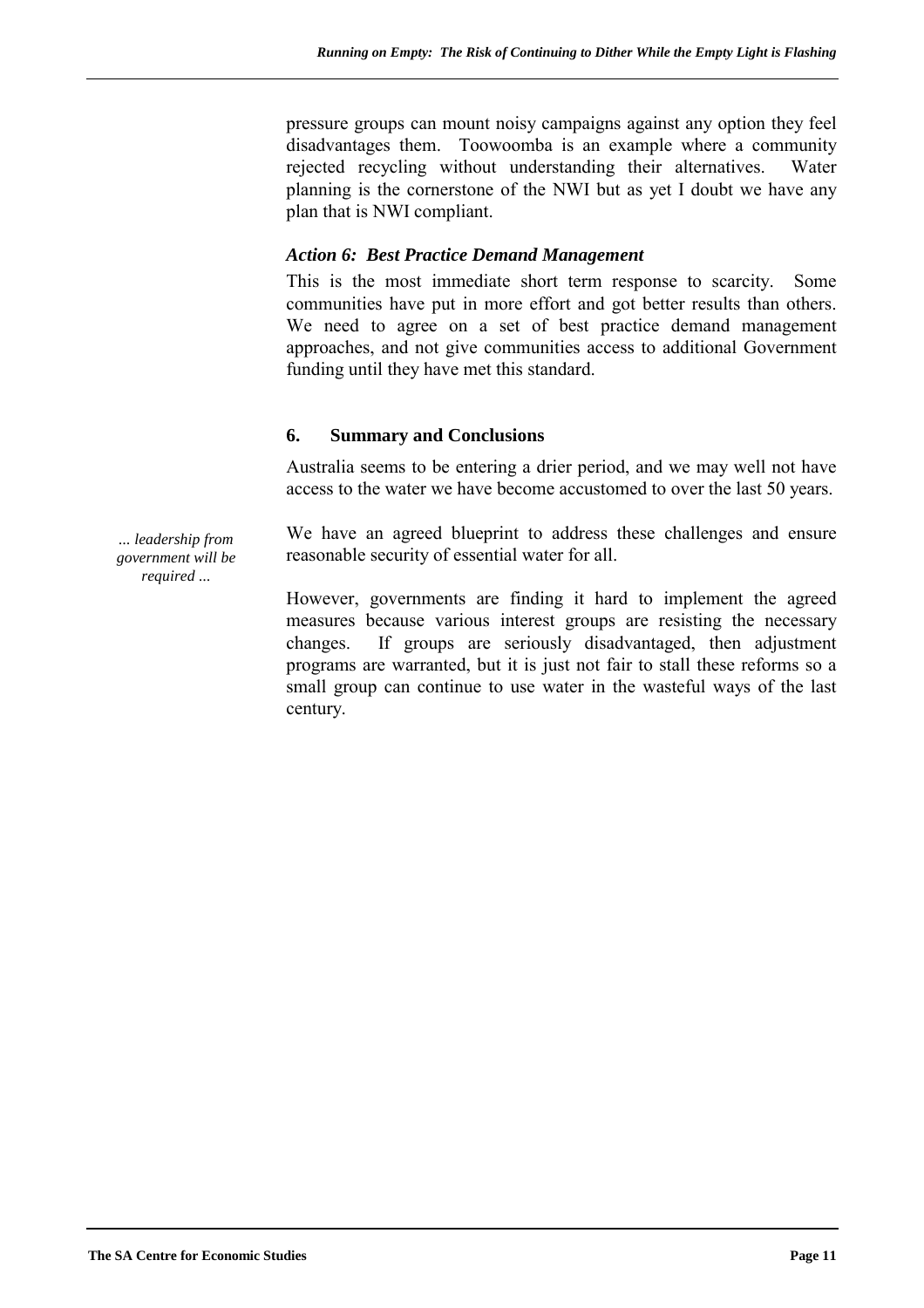#### **References**

- Intergovernmental Agreement on a National Water Initiative. http://www.nwc.gov.au/NWI/agreement.cfm
- Wentworth Group of Concerned Scientists (2006), Australia's Climate is<br>Changing Australia. The State of Australia's Water. The State of Australia's Water. http://www.wentworthgroup.org/category/articles/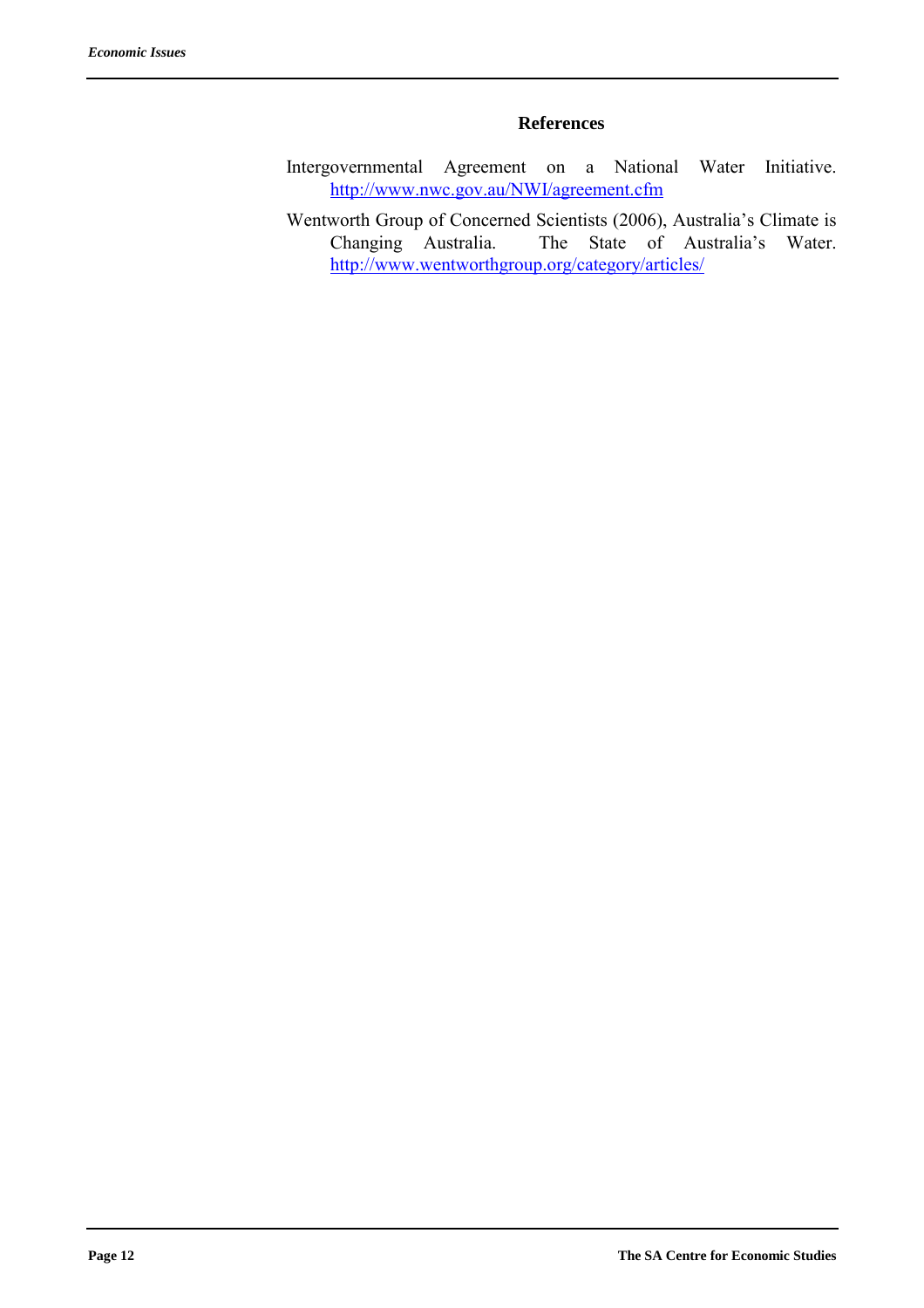#### **Appendix A Data for Victoria and Western Australia**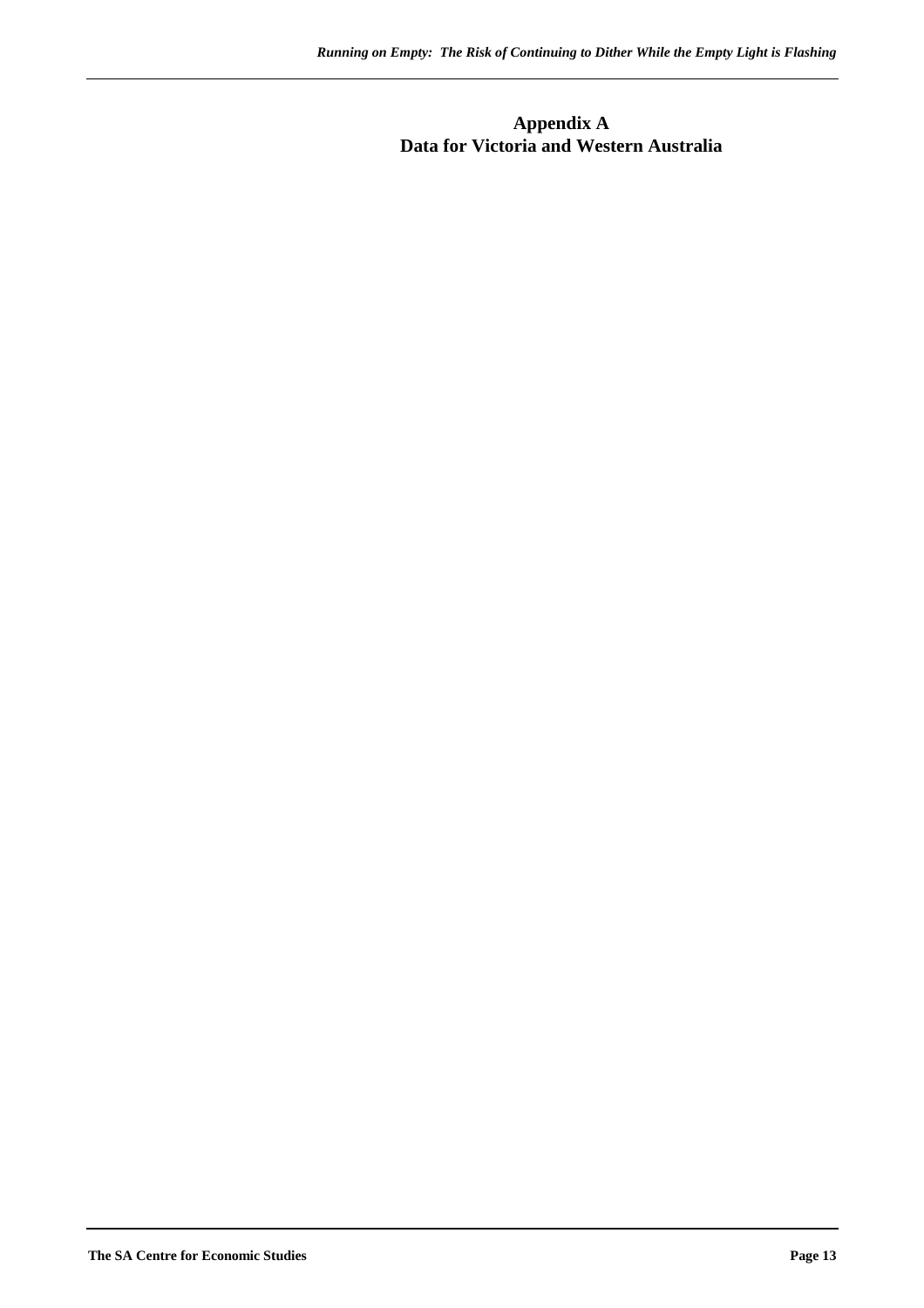

 **Figure A.1 Annual Streamflow at Wimmera River, Victoria (megalitres)**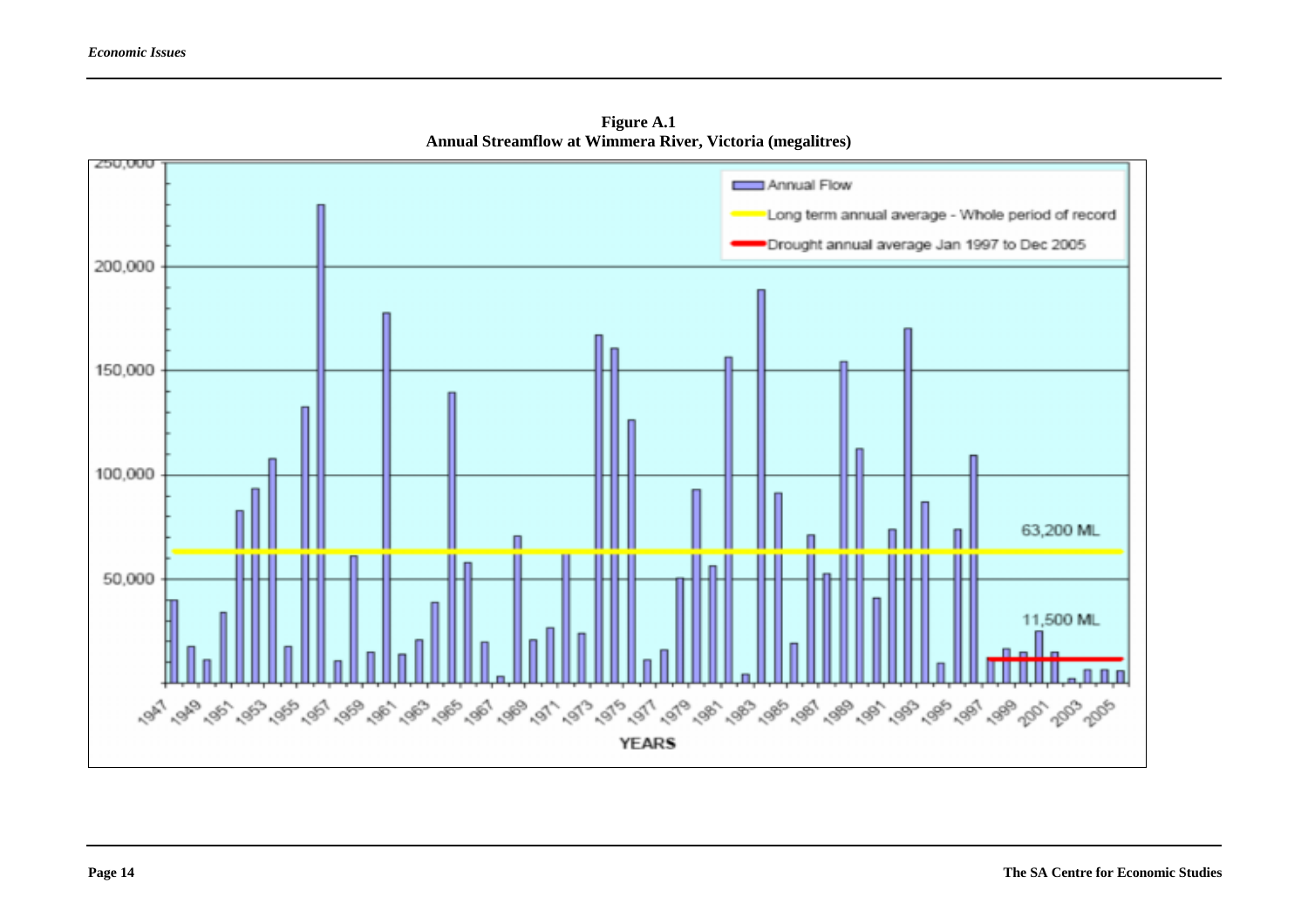

**Figure A.2 Perth: Rainfall for Jarrahdale and Stream Inflow for Perth Dams** 

Note: Stream flow is from May of labelled year to the following April.